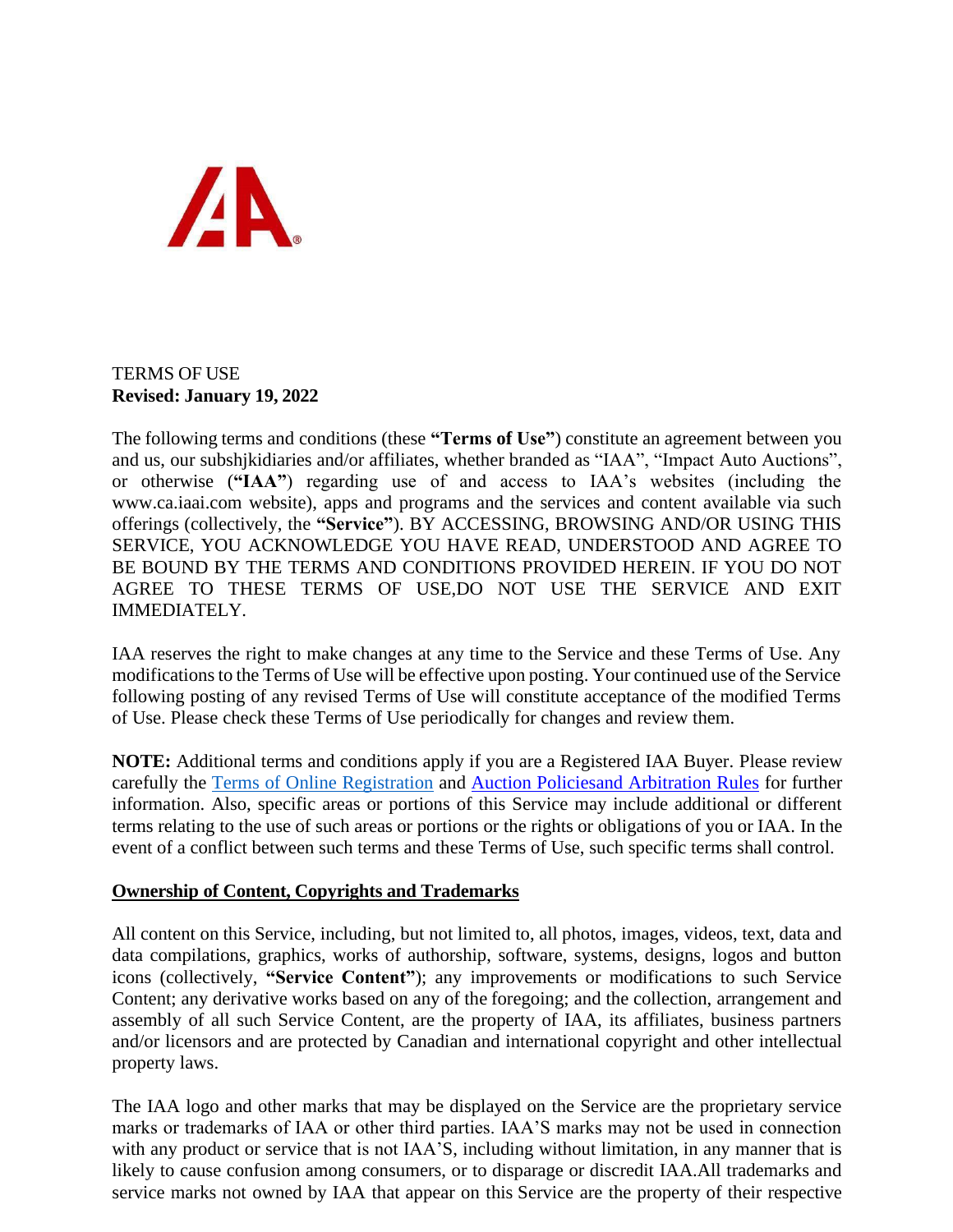owners, who may or may not be affiliated with, connected to, or sponsored by IAA.

Except as expressly provided herein, nothing in these Terms of Use shall be deemed to grant to you or any other user any license or right in or to any copyright, trademark, trade secret, trade name, company name or other proprietary right of IAA or any other individual or entity.

### **Registration**

To obtain access to certain services and features, you will be given an opportunity to register with the Service (your "Account"). All such registration is subject to the Terms of Online [Registration.](https://www.impactauto.ca/Content/Documents/IAATermsOfOnlineRegistration_en.pdf)

### **Permitted Use and Restrictions**

The Service includes various types of Service Content, as well as links to third party websites or content. You may download, view, copy and print information, materials and any other aspect of this Service (i) solely for your personal, informational purposes; (ii) provided that neither the materials, nor any proprietary notices or disclaimers therein, are modified or altered and (iii) and so long as you do not store any significant portion of, or distribute copies or make derivatives of, Service Content, in any form (including electronic means), without prior written permission from IAA. You agree you will not, in any way, modify, move, add to, delete,manipulate or otherwise tamper with the Service Content, nor will you decompile, reverse engineer, disassemble or unlawfully use the Service or Service Content or portions thereof, nor will you assist any person or entity in any way in these activities.

You agree you will not interfere, in any way, with others' use of or access to the Service and will not attempt to gain unauthorized access to the computer system of IAA or any other Service user, including any use or attempted use by you of another person's password and account information. In addition, you agree not to provide to IAA any false information, or to otherwise take any other action in connection with your use of the Service which violates any treaty, law or regulation and to fully comply with all applicable treaties,laws, rules and regulations in your use of the Service.

You agree that you will not use any robot, spider or other automatic device, manual process or application or data mining or extraction tool to access, monitor, copy, mine, extract, screen scrape or use the Service, or any portion thereof (including information regarding vehicles offered at auction or the results of any auction). You agree not to take any other action that imposes an unreasonable or disproportionately large load on the Service.

Except as expressly provided herein, you may not use, download, upload, reproduce, copy, duplicate, print, display, perform, republish, sell, license, post, download, transmit, disseminate, redeliver using "framing technology," otherwise distribute, or commercially exploit in any way the Service or Service Content any portion thereof, without the prior written permission of IAA or its licensors.

## **Unauthorized Use of the Service**

You agree not to access or attempt to access any password-protected portions of the Service without an authorized Login ID or password. IAA reserves the right to investigate and take legal action against any illegal and/or unauthorized use of the Service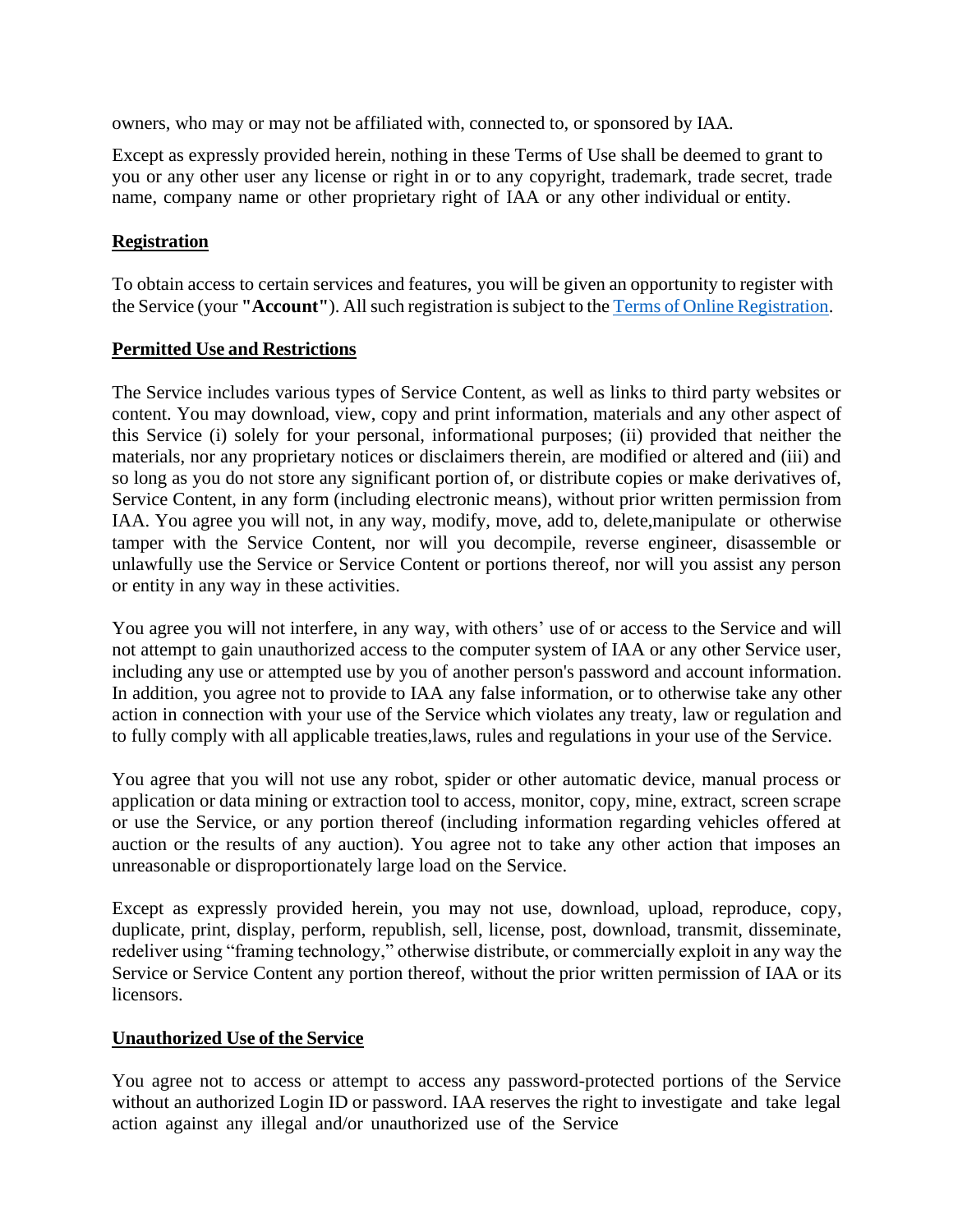including any use or attempted use by you of another person's password and account information. Our decision not to pursue legal action for any violation of these Terms of Use shall not be construed as a waiver of any provision of these Terms of Use or any legal rights of IAA.

Further, IAA reserves the right to deny access to the Service, or any content or feature provided via the Service, to anyone who violates this Terms of Use or any other applicable terms and conditions of use of the Service or portions thereof or who, in our judgment,interferes with the ability of others to enjoy this Service, or infringes the rights of others.

## **Links to Third Party Sites or Services**

The Service may include links to the websites, content or services of third parties. IAA is not responsible for the content of any links, or any products, services or other materials relating to any linked site or service, or any link contained in a linked site or service. IAA does not control these third party offerings and is not responsible or liable for the content, products or services available through these offerings. The existence of links from the Service to such offerings should not be construed as an endorsement of any of the content, products or services appearing on such offering or as implying an association between IAA and the operators thereof. By using these third-party websites, content or services you may be agreeing to their terms of use and privacy policies. YOU HEREBYRELEASE IAA and its affiliates from any damages that you may incur,and agree not to assert any claims against them, arising from your use of these third-party websites, content or services or from your purchase or use of any third-party provided product or service.

## **Privacy**

For information on how IAA collects, uses or discloses the personal information you may provide on this Site, read IAA's [Privacy Policy.](https://www.impactauto.ca/Support/PrivacyPolicy)

## **User Content**

Certain features or areas of the Service may allow you to upload certain information or content to the Service, including your resume, videos, comments, feedback, and other information, data or materials (collectively, **"User Content"**). You acknowledge that you are responsible for the User Content you submit through the Service, and that you, and not IAA, will bear full responsibility for each item of User Content, including its legality, reliability, appropriateness, originality and copyright. Except where otherwise expressly provided by IAA or IAA'S Privacy [Policy, a](https://www.impactauto.ca/Support/PrivacyPolicy)ll such User Content shall be PROVIDED ON A NON-CONFIDENTIAL BASIS with no obligation on our part to keep such information secret. You retain all rights, title and interest in and to any and all User Content that you provide via the Service. Nonetheless, except as otherwise expressly provided by IAA, you agree that by submitting any User Content to IAA on or through the Service, you hereby grant to IAA a non-exclusive, perpetual, irrevocable, worldwide, unrestricted, sublicense able, royalty-free right and license to reproduce, copy, modify, adapt, publish, translate, create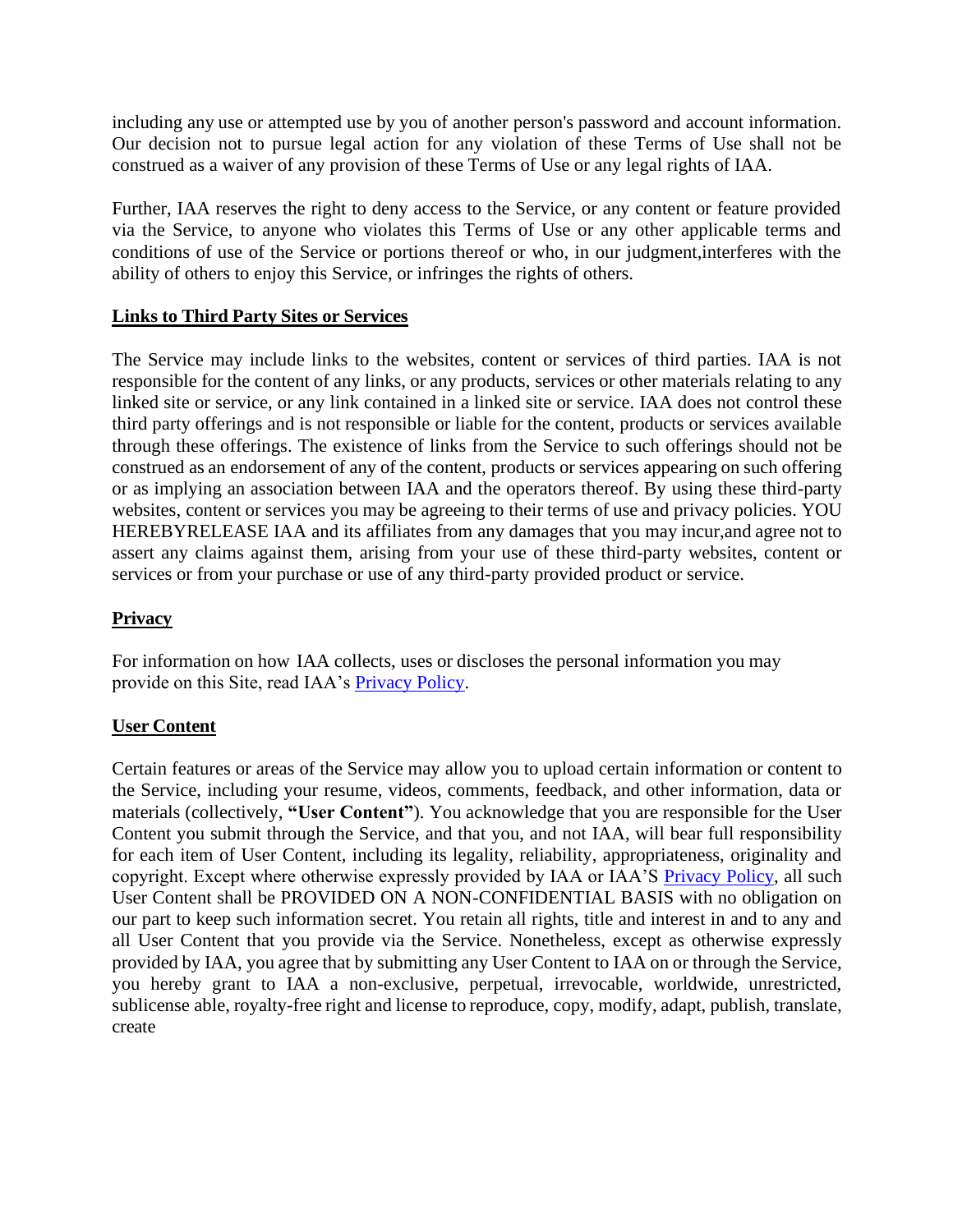derivative works based on, distribute, perform, display and/or otherwise use any such User Content in our sole discretion, including incorporating any such User Content in other works in any form, media, or technology now known or hereafter developed, and you represent and warrant that all moral rights or other non-assignable rights in uploaded User Content been waived for the benefit of IAA and its successors, assigns and licensees. YOU HEREBY RELEASE IAA from any liability under any legal theory in connection with the use, modification, sale, or disclosure of any User Content.

You agree not to upload on or transmit to or via the Service any User Content which: (i) infringes or otherwise violates any copyright, patent, trademark, trade secret, trade name or other proprietary right or the privacy rights of any individual; (ii) is defamatory, libelous, harassing, expresses hate, or is unlawfully threatening; (iii) is pornographic, obscene or exploitative of a minor; (iv) contains or embodies a virus, worm, Trojan horse or other contaminating or destructive feature; or (v) otherwise violates any applicable treaty, law, rule or regulation.

IAA does not necessarily endorse, support, sanction, encourage, verify, or agree with any comments, opinions, or statements of third parties as may be displayed on or transmitted via the Service. Any information or materials placed on the Service by third parties are the views and responsibility of those who post the statements, and do not necessarily represent the views of IAA. IAA reserves the right in its sole discretion to filter, censor, edit or regulate User Content and other information provided by third parties on this Service.

### **Disclaimer of Warranties**

THE FOLLOWING DISCLAIMERS SHALL APPLY TO THE MAXIMUM EXTENT PERMITTED BY APPLICABLE LAWS. IF YOU ARE A CONSUMER RESIDING IN A JURISDICTION THAT DOES NOT PERMIT SUCH DISCLAIMERS, INCLUDING QUEBEC, SUCH DISCLAIMERS SHALL NOT APPLY TO YOU.

YOU EXPRESSLY AGREE THAT YOUR USE OF THE SERVICE, SERVICE CONTENT OR ANY INFORMATION, WEBSITES, SERVICES AND/OR MATERIALS CONTAINED IN, ACCESSED VIA, OR DESCRIBED ON THE SERVICE, IS AT YOUR OWN RISK, AND THAT ALL SUCH ACCESS AND ITEMS ARE PROVIDED ON AN "AS IS" AND "AS AVAILABLE" BASIS. TO THE FULL EXTENT PERMISSIBLE BY APPLICABLE LAW, IAA DOES NOT MAKE ANY, AND HEREBY DISCLAIMS ALL, REPRESENTATIONS, WARRANTIES AND/OR CONDITIONS OF ANY KIND, LEGAL, EXPRESS OR IMPLIED, AS TO THE AVAILABILITY, OPERATION AND USE OF THE SERVICE, SERVICE CONTENT OR ANY INFORMATION, WEBSITES, SERVICES OR MATERIALS ON OR ACCESSED VIA THE SERVICE, INCLUDING BUT NOT LIMITED TO WARRANTIES AND CONDITIONS OF MERCHANTABILITY, QUALITY AND FITNESS FOR A PARTICULAR PURPOSE, TITLE, OR NON-INFRINGEMENT OF THIRD PARTY RIGHTS, WHETHER ARISING FROM STATUTE, COURSE OF DEALING, COURSE OF PERFORMANCE, USAGE OF TRADE OR OTHERWISE.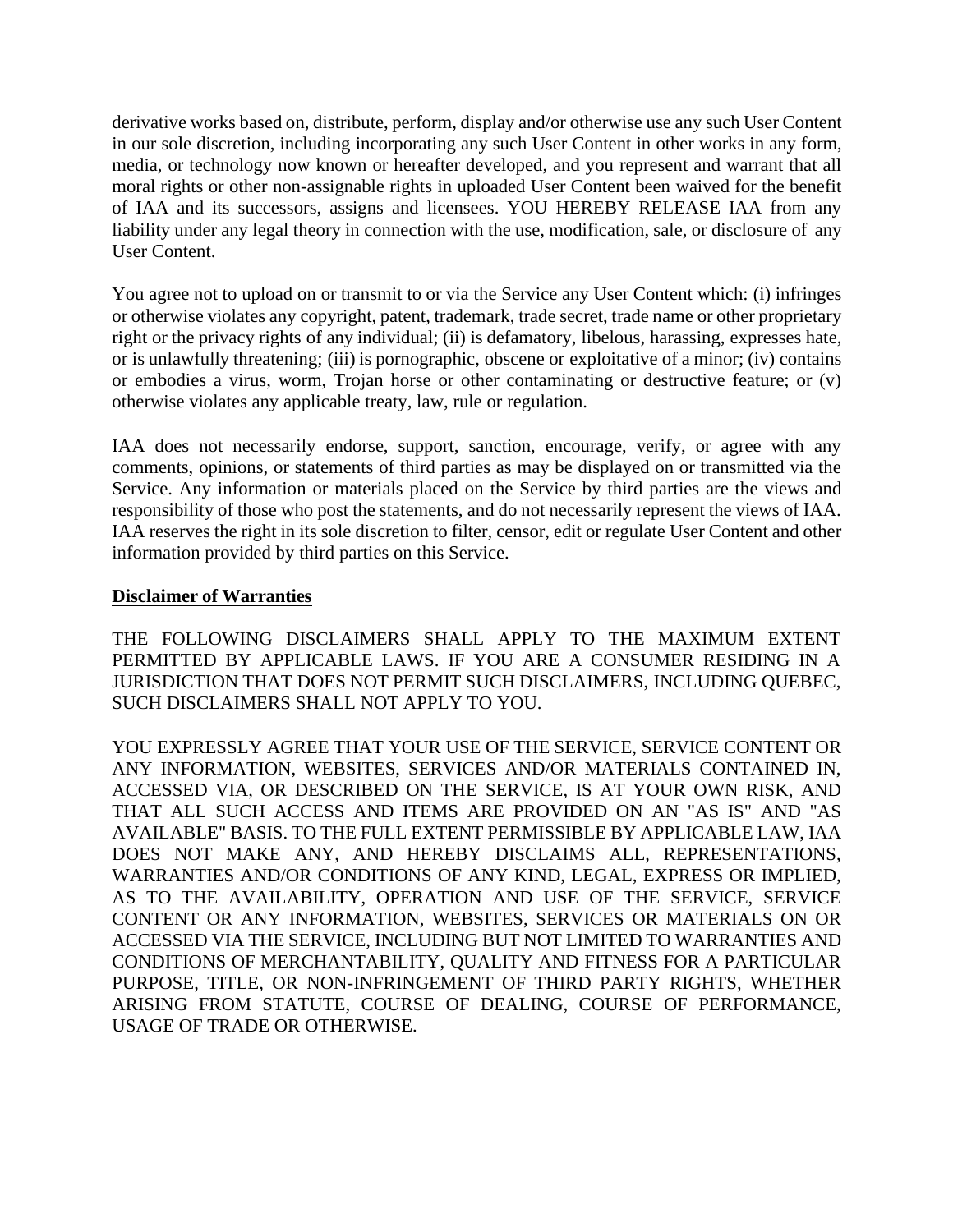WITHOUT LIMITING THE GENERALITY OF THE FOREGOING, IAA MAKES NO REPRESENTATION, WARRANTY OR CONDITION THAT (I) ANY OF THE INFORMATION ACCESSIBLE VIA THE SERVICE IS ACCURATE, COMPLETE, RELIABLE OR CURRENT (AND IAA IS NOT RESPONSIBLE FOR ANY ERRORS OR OMISSIONS THEREIN OR FOR ANY ADVERSE CONSEQUENCES RESULTING FROM YOUR RELIANCE ON ANY ASPECT OF THE SERVICE OR SERVICE CONTENT), (II) THE RESULTS THAT MAY BE OBTAINED FROMTHE USE OF THIS SERVICE OR SERVICE CONTENT WILL BE ACCURATE OR RELIABLE, (III) THE QUALITY OF ANY VEHICLE OR CONTENT OBTAINED BY YOU THROUGH THIS SERVICE WILL MEET YOUR EXPECTATIONS, OR (IV) ANY ERRORS IN THIS SERVICE OR SERVICE CONTENT WILL BE CORRECTED. FURTHER, IAA DOES NOT MAKE ANY WARRANTIES OR CONDITIONS REGARDING THE TIMELINESS, DELETION, MIS-DELIVERY OR FAILURE OF THIS SERVICE, THE INTERNET, COMPUTER HARDWARE OR SOFTWARE, OR ANY INTERNET ACCESS PROVIDER, TO SEND OR RECEIVE ANY ELECTRONIC TRANSMISSION. MOREOVER, WHILE WE MAKE REASONABLE EFFORTS TO ENSURE THE SECURITY OF OUR SYSTEMS, IAA MAKES NO REPRESENTATIONS, WARRANTIES OR CONDITIONS THAT THE SERVICE WILL BE UNINTERRUPTED, SECURE, OR FREE OF ERRORS, VIRUSES, OR OTHER HARMFUL COMPONENTS.

#### **Limitation of Liability**

THE FOLLOWING LIMITATIONS SHALL APPLY TO THE MAXIMUM EXTENT PERMITTED BY APPLICABLE LAWS. IF YOU ARE A CONSUMER RESIDING IN A JURISDICTION THAT DOES NOT PERMIT SUCH LIMITATION, INCLUDING QUEBEC, SUCH LIMITATIONS SHALL NOT APPLY TO YOU.

IN NO EVENT SHALL IAA OR ITS AFFILIATES, OR THEIR DIRECTORS, OFFICERS, EMPLOYEES, AGENTS, MANDATARIES OR REPRESENTATIVES (COLLECTIVELY, THE **"IAA PARTIES"**) BE RESPONSIBLE OR LIABLE TO YOU OR ANY THIRD PARTY FOR DAMAGES OF ANYKIND DIRECTLY OR INDIRECTLY ARISING FROM, RELATED TO OR RESULTING FROM THE USE OF, ACCESS TO, RELIANCE ON, INABILITY TO USE OR IMPROPER USE OF THE SERVICE, SERVICE CONTENT OR ANY INFORMATION, WEBSITE, SERVICES OR MATERIALS AVAILABLE THEREON (INCLUDING, BUT NOT LIMITED TO, ANY DIRECT, INDIRECT, SPECIAL, PUNITIVE, INCIDENTAL, EXEMPLARY OR CONSEQUENTIAL DAMAGES INCLUDING WITHOUT LIMITATION DAMAGES FOR LOSS OF PROFITS, ANTICIPATED PROFITS, BUSINESS, GOODWILL OR REVENUE, BUSINESS INTERRUPTION, LOSS OF DATA OR SALE, COST OF SUBSTITUTE PRODUCTS OR SERVICES), EVEN IF ADVISED OF THE POSSIBILITY OF SUCH DAMAGES.

THE FOREGOING EXCLUSIONS SHALL APPLY REGARDLESS OF THE FORM OF ACTION, WHETHER IN CONTRACT, TORT (INCLUDING NEGLIGENCE AND EXTRA-CONTRACTUAL LIABILITY), CIVIL LIABILITY OR OTHERWISE, AND EVEN IF ANY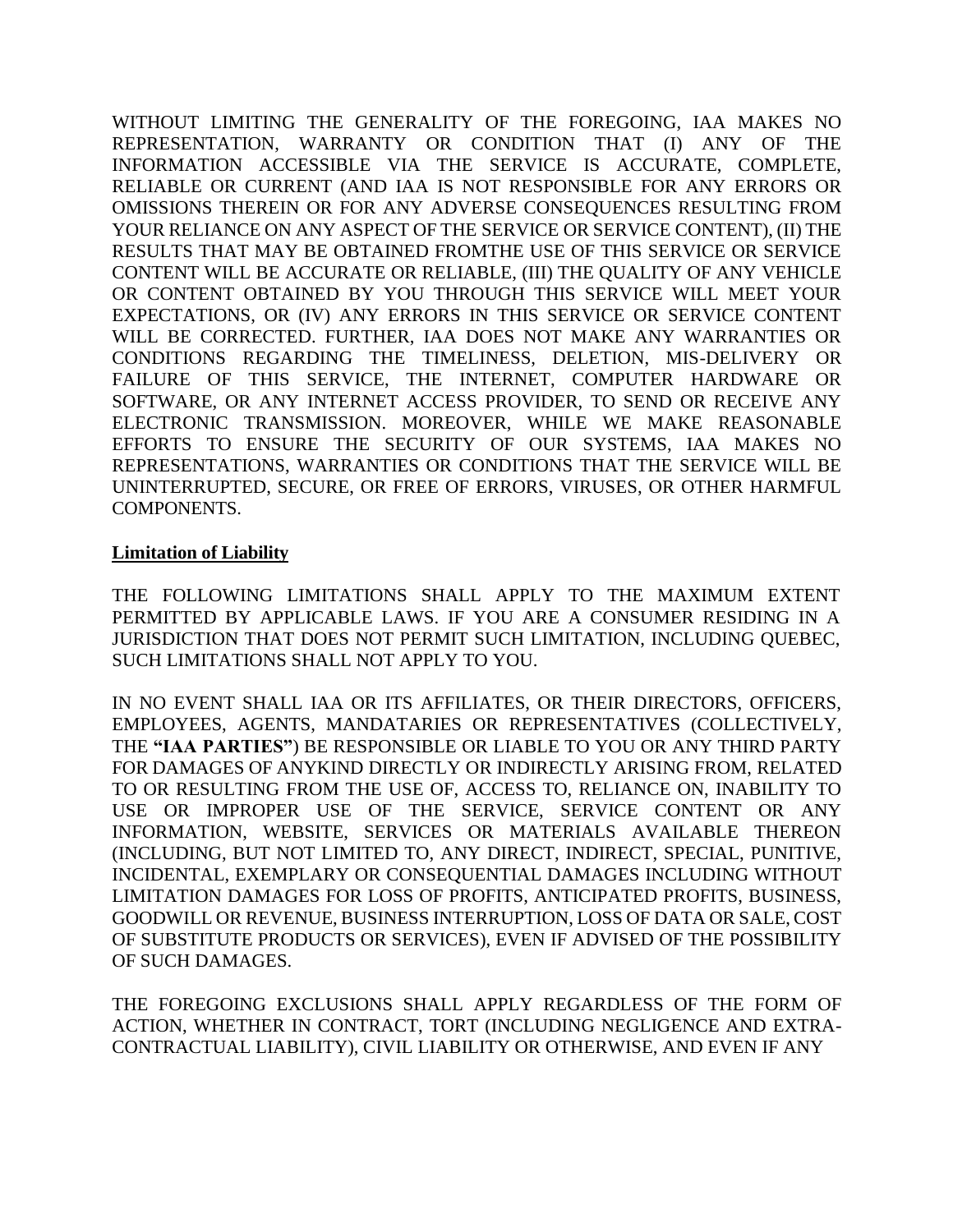## IAA PARTIES HAS BEEN ADVISED OF THE POSSIBILITY OFSUCH DAMAGES.

## **Indemnification**

YOU AGREE TO INDEMNIFY AND HOLD THE IAA PARTIES HARMLESS FROM AND AGAINST ANY AND ALL DAMAGES, LIABILITIES, ACTIONS,CAUSES OF ACTION, SUITS, CLAIMS, DEMANDS, LOSSES, COSTS AND EXPENSES (INCLUDING WITHOUT LIMITATION REASONABLE LEGAL FEES, DISBURSEMENTS AND COURT COSTS) INCURRED BY ANY OF THE IAA PARTIESDIRECTLY OR INDIRECTLY ARISING FROM, RELATED TO OR RESULTING FROM (I) YOUR USE OF OR RELIANCE ON THE SERVICE, SERVICE CONTENT OR ANY INFORMATION, WEBSITES, SERVICES OR MATERIALS CONTAINED, DISPLAYED OR AVAILABLE THEREIN, (II) YOUR VIOLATION OF THESE TERMS OF USE; (III) ANY ACTIVITIES RELATING TO YOUR ACCOUNT; (IV) ANY USER CONTENT PROVIDED BY YOU TO IAA; AND/OR (V) YOUR VIOLATION OF ANY RIGHTS OF ANY THIRD PARTY. WE RESERVE THE RIGHT TO ASSUME AT YOUR EXPENSE THE DEFENSE AND CONTROL OF ANY MATTER SUBJECT TO INDEMNIFICATION BY YOU.

### **Modification or Discontinuance of the Service by the Company**

At any time, without notice to you, and for any or no reason, IAA may modify or discontinue the Service or any other content or features provided therein. IAA shall in no way be held liable for any consequence which results from IAA'S decision to modify or discontinue providing the Service or any other content or features provided therein.

## **Denial of Access**

IAA may prohibit you from using or accessing the Service or any contentor features available thereon or the Service Content for any or no reason, at any time, in its sole discretion, without notice to you.

## **Governing Law**

Except to the extent that the laws of your jurisdiction prohibit this choice of governing law and choice of venue provision (such as if you are a consumer residing in Quebec), (i) the laws of the province of Ontario will govern these Terms of Use and any claim or dispute arising out of or relating to these Terms of Use, without giving effect to any principles of conflicts of laws and (ii) you agree to bring any claims against IAA exclusively in the courts of Ontario.

#### **Miscellaneous**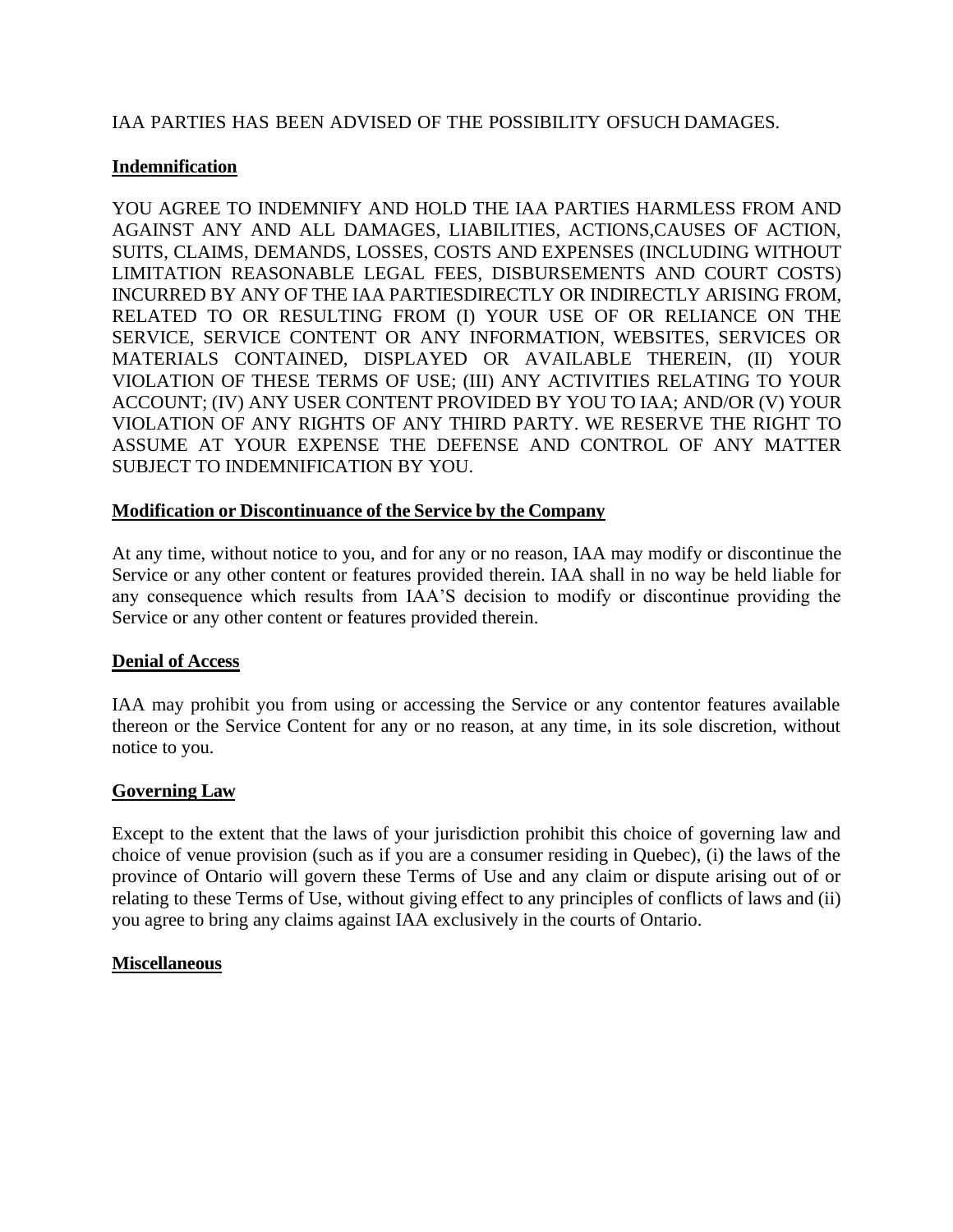Unless otherwise stated, materials and content on this Service are presented solely for promoting features, products and services in Canada. Information published on this Service may contain references to products, programs and services that are not announced or available in your country or region. We make no representation that such information, products, programs or services referenced on this Service are legal, available or appropriate in your country or region.

You may not assign or otherwise transfer these Terms of Use or any rights or obligations hereunder. IAA'S failure to act on any breach of any provision hereof shall not be construed as a waiver of the enforcement of any provision unless IAA agrees to such waiver in writing.

If any portion of these Terms of Use is deemed unlawful, void or unenforceable, that portion shall be deemed severable and shall not affect the validity or enforceability of the remaining provisions. These Terms of Use, the [Terms of Online Registration](https://www.impactauto.ca/Content/Documents/IAATermsOfOnlineRegistration_en.pdf) and the [Auction Policies and Arbitration](https://www.impactauto.ca/Support/AuctionRules) [Rules](https://www.impactauto.ca/Support/AuctionRules) if you set up an account, and other terms and conditions within the Service, set forth the entire understanding between you and IAA with respect to the use of the Service and supersede any prior or contemporaneous communications, representations, or agreements, whether oral or written, between you and IAA with respect to such subject matter. For the purposes of clarify, nothing in these Terms of Use shall control, limit or override any Auction Policies and Arbitration Rules or terms and conditions that apply if you are a Registered IAA Buyer.

Any notices or acknowledgements that are specified in these Terms of Use may be made using any contact information provided by you. You specifically consent to receive communications from us electronically via any e-mail address you provide and agree that such electronic communications satisfy any legal requirement that such communications be in writing.

# **Contact**

If you have any questions relating to these Terms of Use, the Service or IAA, please contact: [Buyer Services.](https://www.impactauto.ca/Services/Buyers)

## **Language**

The parties have expressly requested that these Terms and all documents related thereto be drafted in English. Les parties ont demandé que cette convention ainsi que tous les documents qui s'y rattachent soient rédigés en anglais.

## **Survival**

Any provision of these Terms of Use that by their nature survive termination of your right to use the Service will survive such termination, including without limitation: Ownership of Content, Copyrights and Trademarks, Links to Third Party Sites or Services; Disclaimer of Warranties; Limitation of Liability; Indemnification; Governing Law, Miscellaneous and Language.

## **Notice and Procedure for Making Claims of Intellectual Property Infringement**